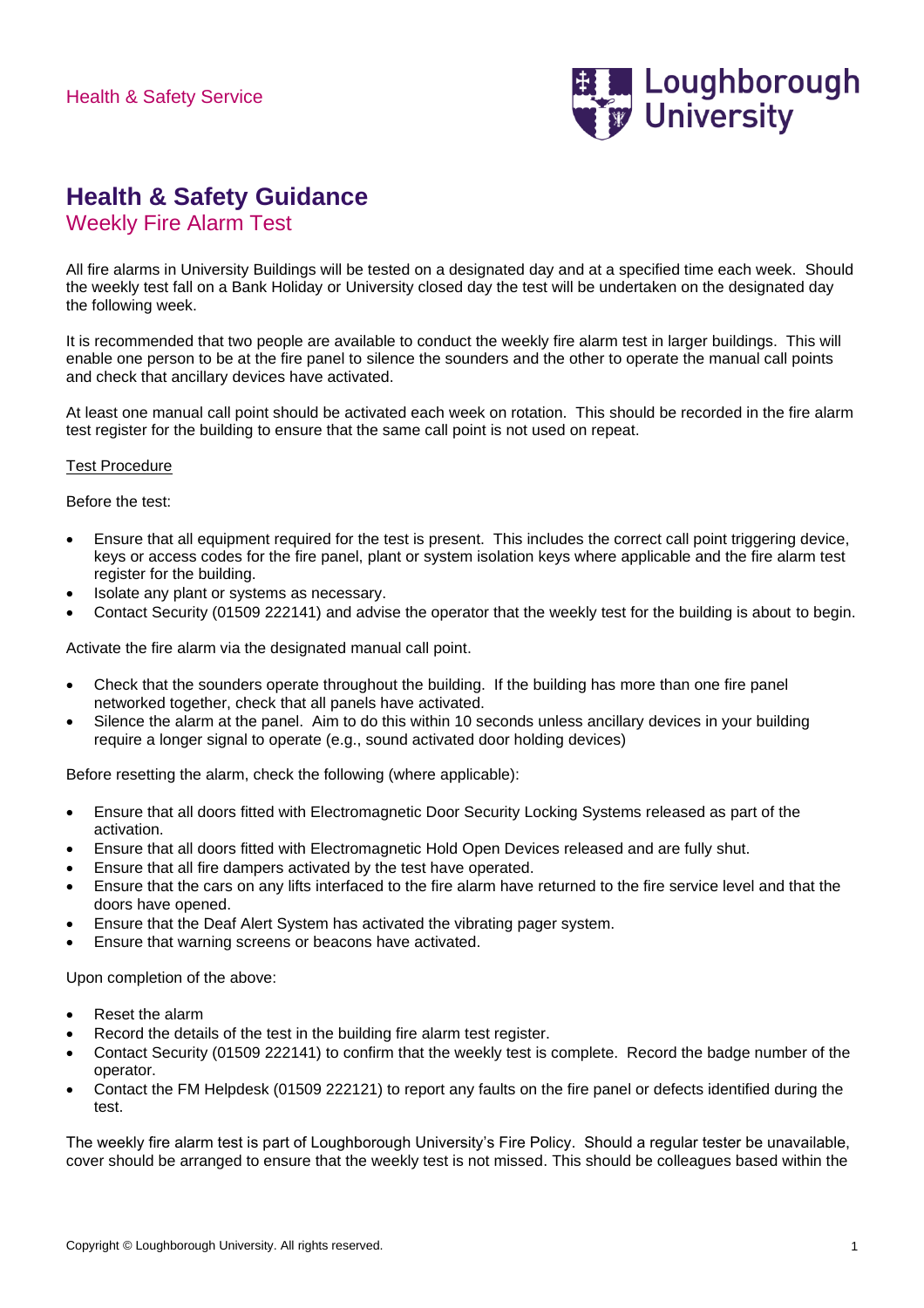building in the first instance, not Security. Weekly testing data is recorded centrally and monitored by the University Fire Safety Team to ensure compliance across the campus.

The weekly test is arranged for a time at which the building would usually be occupied e.g., normal working hours. Should there be a need to change the weekly test time it must be ensured that the new time is within normal working hours and a check should be made with Security to ensure that it fits with their current timetable for testing. The Fire Safety Team should be contacted once the change has been confirmed so that the University campus testing schedule can be updated.